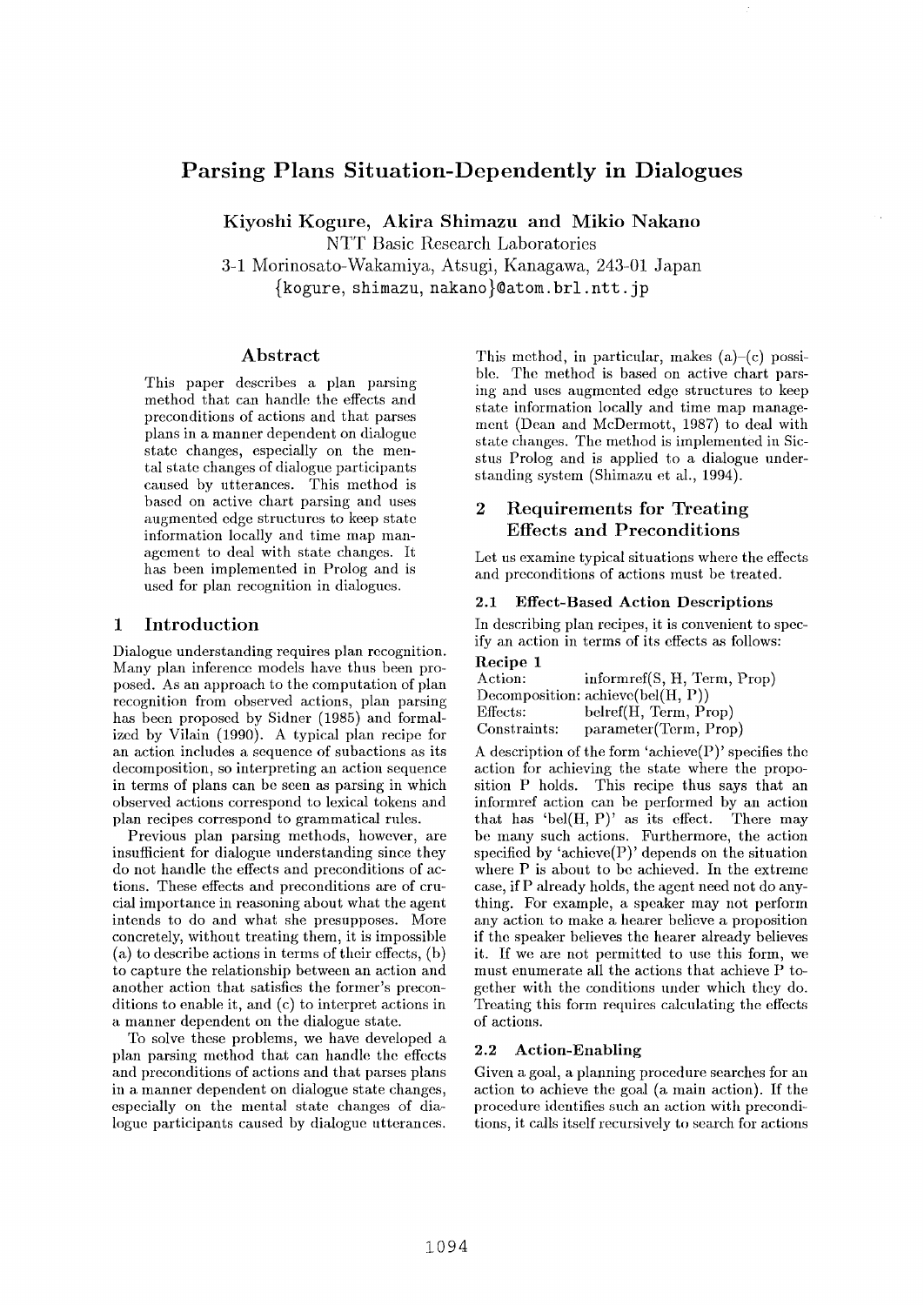

Figure 1: Effects of Complex Action.

that satisfy them (enabling actions of the main action), and then provides the action sequence consisting of the main action preceded by its enabling actions. Given an action sequence of this form, a plan recognition procedure must thus regard it as performing a main action to achieve its effect $(s)$ . There are many kinds of dialogue phenomena that can be captured by such action-enabling relationships. Understanding such dialogue phenomena requires handling effects and preconditions.

#### 2.3 State-Dependent Interpretation

There are cases where state-dependent interpretation is impossible unless the effects and preconditions of actions are treated. Consider, for example, the following dialogue fragment:

A: Please tell me how to go to the Laboratories. B: Take the bus to Tokyo.

Whereas an imperative sentence (with surface speech act type surface\_request) is generally interpreted as a request, the second utterance actually describes a step in the plan to go to the Laboratories because the first utterance convinces B that A wants to have that plan. This latter interpretation can be captured by using the heuristic rule for selecting an interpretation with fewer unsatisfied preconditions and the following recipe:

#### **Recipe 2**

Action: describe\_step(S, H, Action, Plan) Preconditions: bel(S, want(H, Plan)) Decomposition: surface\_request(S, H, Action) Constraints: step(Action, Plan)

This interpretation would be possible instead by using a recipe whose decomposition also contains the action of making B believe A's want. However, such a recipe can handle only cases where the belief has been established by the action just before surface\_request.

#### **3 Effects and Preconditions**

#### **3.1 Effects of Actions**

The effects of a linguistic action in a dialogue mainly produce unobservable mental state changes of the dialogue participants. For a computer to participate in a dialogue like people do, it must simulate such mental state changes.

The effects of an action are the propositions that hold after the action's successful execution. The effects are taken to be calculated recursively



Figure 2: Preconditions of Complex Action.

from the action's recipe and component actions if any: the effects are essentially those specified by the action's recipe, plus those of component actions. Since an action is modeled to have a certain temporal extent, an action's effect is modeled to hold at the point in time where the action has just finished and to continue to persist infinitely or until the first instance that a contradictory fact holds. An effect of an action's component action also holds in the same way. Therefore, an action  $\alpha$  with  $\langle \gamma_1,\ldots,\gamma_n \rangle$  as its component actions has component action  $\gamma_i$ 's effect  $\varphi_i$  as its own effect if there is no component action  $\gamma_i$  after  $\gamma_i$ with an effect  $\varphi_i$  contradictory to  $\varphi_i$  written as contradicts $(\varphi_i, \varphi_j)$ - and does not if such  $\gamma_i$  exists as in Figure 1.

#### **a.2 Preconditions of Actions**

The preconditions of an action are the propositions that must hold before the action's successful execution. Recognizing an action thus requires that its preconditions can be assured or at least hypothesized to be believed by the agent.

The preconditions of an action are essentially taken to consists of those specified by the action's recipe and those of its component actions if any. A component action's precondition, however, can be satisfied by another component action's effect. Consider action  $\alpha$  with its component actions  $(\gamma_1,\ldots,\gamma_n)$ , as shown in Figure 2. Let us focus on precondition  $\psi_k$  of action  $\gamma_k$ . When there is an action  $\gamma_i$  before  $\gamma_k$  such that its effect  $\varphi_j$  is identical to  $\psi_k$  as in Case (a) in the figure,  $\psi_k$  is satisfied by  $\varphi_j$ , so  $\psi_k$  need not hold at  $\alpha$ 's starting time. That is,  $\alpha$  does not have  $\psi_k$ as its precondition. On the contrary, when there is an action  $\gamma_i$  before  $\gamma_k$  such that its effect  $\varphi_i$ contradicts  $\psi_k$ ,  $\psi_k$ 's holding at  $\alpha$ 's starting time cannot contribute to the satisfaction of  $\gamma_k$ 's precondition  $\psi_k$ . If there exists an action  $\gamma_j$  between  $\gamma_i$  and  $\gamma_k$  with its effect  $\varphi_i$  identical to  $\psi_k, \psi_k$  can be satisfied [Case (b)]. Otherwise,  $\psi_k$  cannot be satisfied [Case (c)], so  $\alpha$  cannot be successfully executed and should not be recognized. This kind of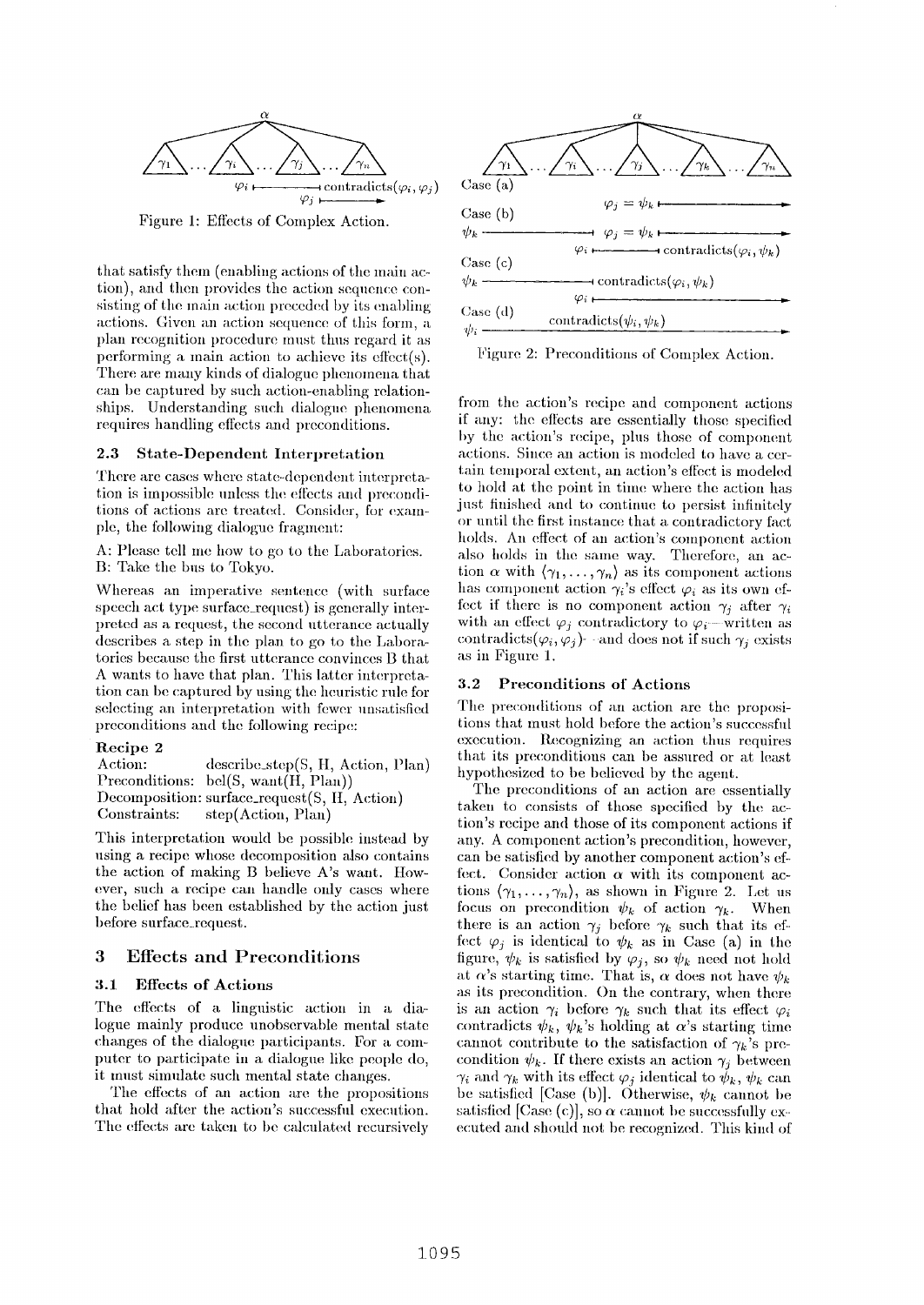interference is hereafter called 'effect-precondition (E-P) conflict.' There is another kind of interference called 'precondition-precondition (P-P) conflict:' if a precondition specified by  $\alpha$ 's recipe, or a precondition  $\psi_i$  of any other component action  $\gamma_i$ contradicts  $\psi_k$ , they cannot hold simultaneously at  $\alpha$ 's starting time [Case (d)]. In such a case,  $\alpha$ should not be recognized.

## 4 Active Chart Plan Parsing

#### 4.1 Decomposition Grammar

The relationship between an action and its decomposition specified by a recipe can be viewed as a phrase structure rule. The decomposition relationship specified by Recipe 2, for example, can be view as

$$
describe\_step(S, H, Action, Plan)
$$
  

$$
\longrightarrow surface\_request(S, H, Action).
$$

This interpretation of the decomposition relationships specified by recipes in a plan library gives us a decomposition grammar and allows us to apply syntactic parsing techniques to plan recognition.

Based on this idea, we constructed a plan parsing method that handles the effects and precondi= tions of actions. Hereafter, we focus on bottomup active chart parsing, although the core of the discussion below can be applied to other parsing methods.

# 4.2 Calculating Effects and Preconditions Time Map Management

Time map management is used to capture the temporal state changes caused by the effects of actions. A time map consists of a set of (potential) fact tokens.<sup>1</sup> A fact token is a triple  $\langle t_1, t_2, \varphi \rangle$ , where  $t_1$  and  $t_2$  are time points and  $\varphi$  is a timeless fact description (a term), that represents the proposition that  $\varphi$  holds at  $t_1$  and continues to persist through  $t_2$  or until a contradictory fact holds. As a time point, we use a vertex in a chart, which is an integer. As a special case, time point T is used to represent unbounded persistence. An effect  $\varphi$  of action finishing at t is represented by a fact token  $\langle t, \top, \varphi \rangle$ .

A time map with a set  $\mathcal F$  of fact tokens supports queries about whether it guarantees that a fact  $\varphi$  holds over an interval  $[t_1, t_2]$  (written as tm\_holds( $(t_1, t_2, \varphi), \mathcal{F}$ ). A fact  $\varphi$  is guaranteed to hold over an interval  $[t_1, t_2]$  exactly if there is an interval  $[t'_1, t'_2]$  such that  $(t'_1 \leq t_1 \leq t_2 \leq t'_2)$   $\wedge$  $(t'_1,t'_2,\varphi) \in \mathcal{F}$  and if there is no  $(t_3,t_4,\varphi') \in \mathcal{F}$ such that contradicts $(\varphi,\varphi') \wedge (t'_1 < t_3 \leq t_2).$ 

A precondition  $\psi$  of an action can be represented by a triple similar to a fact token. Since it must be satisfied at the action's starting time  $t$ , it is represented by  $\langle t, t, \psi \rangle$ .

| start                   | $\langle$ an integer $\rangle$             |
|-------------------------|--------------------------------------------|
| end                     | (an integer)                               |
| action                  | $\langle$ a term $\rangle$                 |
| r <sub>subactions</sub> | (a sequence of terms)                      |
| constants               | (a set of constraints)                     |
| $_{effects}$            | (a set of triples)                         |
| preconditions           | $\langle a \text{ set of triples} \rangle$ |
| aend                    | (a variable)                               |

Figure 3: *Edge* structure

### **Data** Structures

In our chart parsing, an action is represented by an edge. Since information on the effects and preconditions of the action represented by an edge must be kept locally, we use the *edge* structure shown in Figure 3. An edge's *start* and *end* values are vertices that are the respective integers representing the starting and ending time points of (the part of) the action represented by the edge. The *action* and *rsubactions* (remaining subactions) values are respectively an action description and a sequence of descriptions of actions to find in order to recognize the action. An edge is called active if its *rsubactions* value is a non-empty sequence and is inactive otherwise. The *constraints* value is a set of constraints on variable instantiation. The *effects* and *preconditions* values respectively are sets of triples representing the action's effects and preconditions. The *aend* (action end) value is a variable used as the placeholder of the action's ending time point. The ending time of the action represented by an active edge is not determined yet, and neither is the starting point of the effects specified by the action's recipe. To keep information on those effects in the edge, fact tokens with the *aend* value as their starting time points are used. An unbound time point variable is taken to be greater than any integer and to be less than T. An edge's *aend* value is bound to its *end* value if it is inactive. Given an edge e and its field *field, field(e)* denotes the value of *field* in e.

#### Chart Procedures

Given an observed action, chart parsing applies the following procedure:

**Procedure 1** Let  $\alpha_j$  be the description of the j-th observed action. For each recipe with action  $\alpha_r$ , and for each most general unifier  $\theta$  of  $\alpha_i$  and  $\alpha_r$  satisfying the constraints  $C_r$  specified by the recipe, create an inactive edge from  $j-1$  to  $j$  such that its *action, constraints, effects,* and *preconditions* values respectively are  $\alpha_i \theta$ ,  $C_r \theta$ ,  $\{\langle j,\top,\varphi_r\theta\rangle|\varphi_r\in E_r\},\text{ and } \{\langle j-1,j-1,\psi_r\theta\rangle|\psi_r\in \mathcal{F}\}$  $P_r$ }, where  $E_r$  and  $P_r$  are the effects and preconditions specified by the recipe.

Chart parsing proceeds using the following two procedures.

<sup>&</sup>lt;sup>1</sup>This paper uses Shoham's terminology (1994).